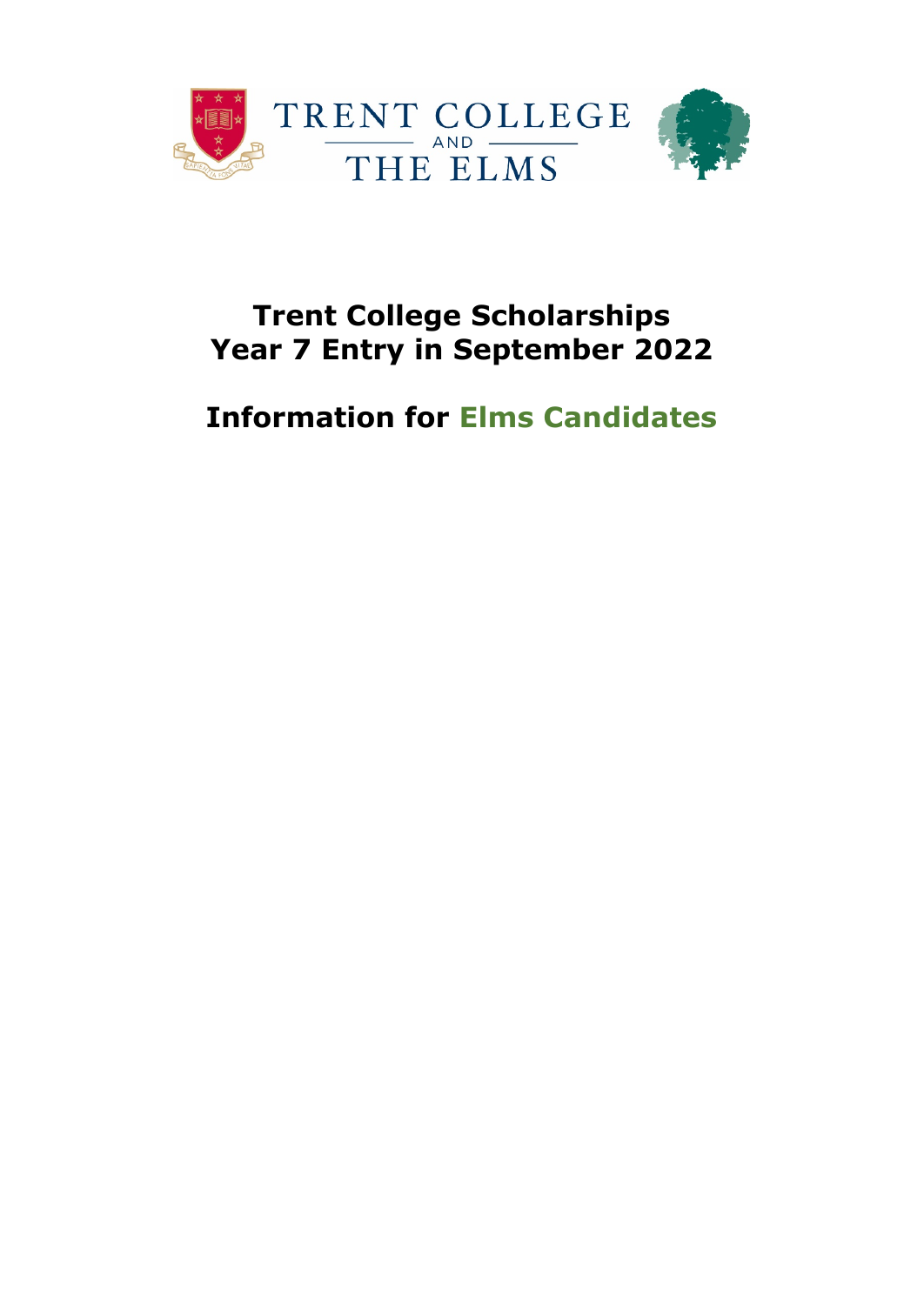

# **Trent College Scholarships Year 7 Entry in September 2022**

#### **Message from Mr Bill Penty, Head of Trent**

At Trent College we want every individual to discover each of their strengths and make the most of their talents. Our Scholarships are awarded for excellence in the fields of Academic ability, Art, Drama, Music & Choral and Sport. They recognise a student's specific flair and aptitude and identify potential for development.

Scholars will be mentored, guided and supported by department heads and tutors and be provided with the development needed to exceed their potential. In return, they are expected to maintain an excellent performance in their field. Fundamental to the role of a Scholar is to lead by example and to be aware of the privileged and important, position a Scholar has in the academic and pastoral structure of our School.

We are delighted to welcome applications for the next generation of Trent Scholars, and hope that the information contained herein provides you with all the details you need to show us your abilities in the assessments.

Good luck!

 $\omega \cdot \sqrt{r} \cdot \overline{\text{Perf}}$ .

#### **Message from Mrs Faith Potter, Head of The Elms**

We are very proud that each year, pupils from The Elms are recognised for their outstanding talents and gain a Trent College Scholarship. We believe that The Elms provides a perfect preparation for life at Trent, and it is wonderful to see our children, including Scholars, go on to achieve great things as they move to senior school.

The Elms provides a variety of help for children who want to apply for a Trent Scholarship, from specialist clubs to individual support. Children and parents are very welcome to speak to class teachers and specialist staff if they have any questions about preparations for the assessments.

Wishing all our Scholarship candidates the best of luck.

Faith Dotter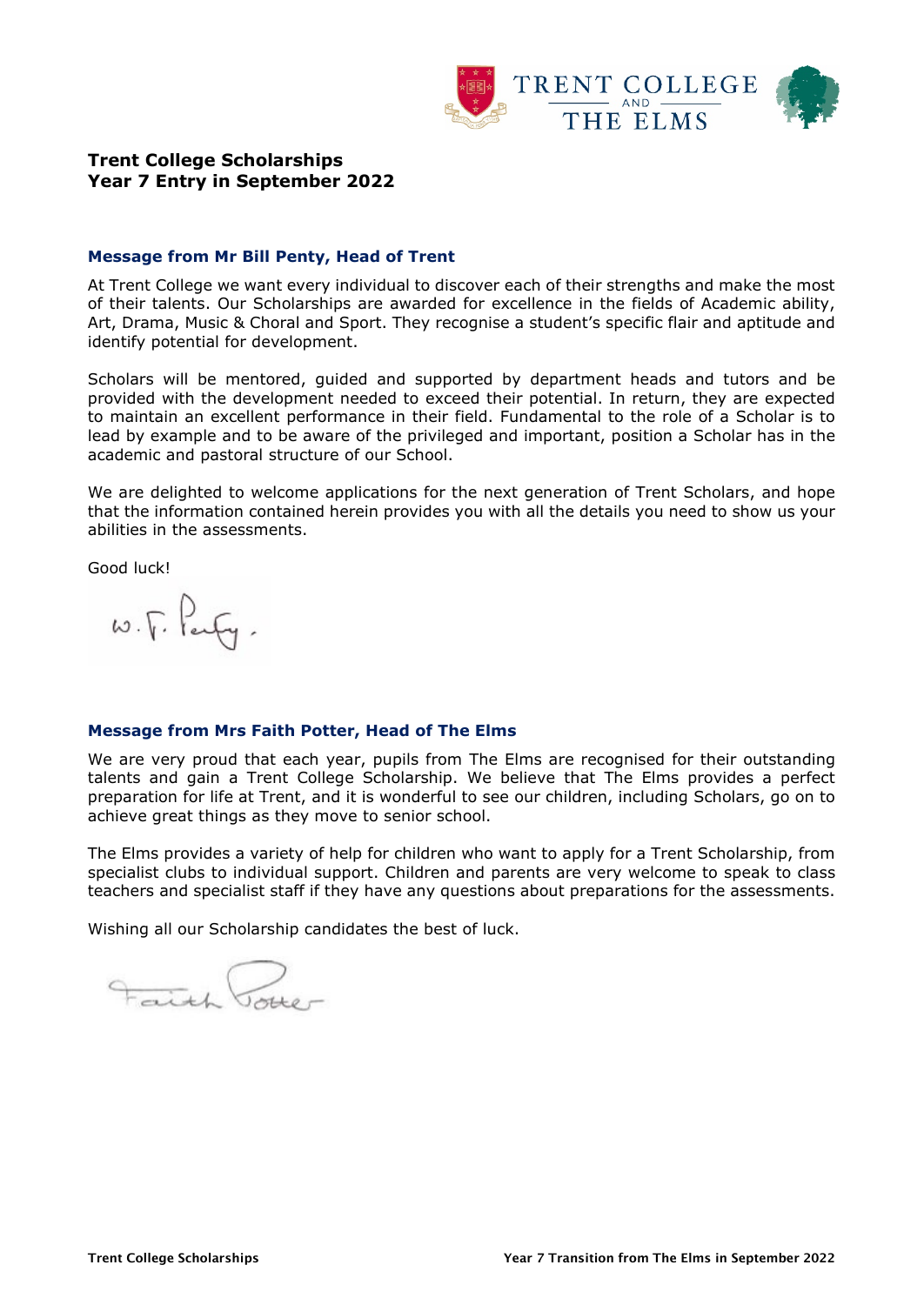## **Academic Scholarship**

#### *Expectations*

Academic Scholars are expected to lead their peers by example in the academic sphere. This means that they will display an attitude in class, and towards their studies, which is exemplary. They will pursue breadth and depth in their academic study and develop and demonstrate the skills of an independent learner. They will involve themselves in extracurricular cerebral activities as determined by the Director of Academic Excellence and Heads of Department.

#### *Assessment*

Children will be assessed by sitting the Trent College Entrance Examination and the offer of a Scholarship depends upon their performance in this exam, combined with feedback from the interview. The Entrance Exam will be held on **Saturday 29 January 2022** and comprises of a Cognitive Abilities Test (covering verbal, non-verbal, spatial and numerical reasoning) and an extended essay question.

#### *How to Prepare*

Any child can choose to apply for an Academic Scholarship. Whilst preparation for the exam is not essential, children should strongly consider participating in academic after school clubs.

Should you want to familiarise your child with the style of the questions, there are a couple of resources that you may choose to purchase:

- Bond 11+: Non-verbal Reasoning: Assessment Papers: 10-11+ years Book 1 (2015) ISBN-13: 978-0192740267
- Bond 11+: Verbal Reasoning: Assessment Papers: 10-11+ years Book 2 (2015) ISBN-13: 978-0192740366

Children may also benefit from practising doing pieces of writing under timed conditions (20 to 30 minutes), thinking about how long they spend on planning, writing and proof reading.

The interview will be a 1:1 chat with a member of staff, during which children will be asked about themselves, their interests and their ambitions for the future.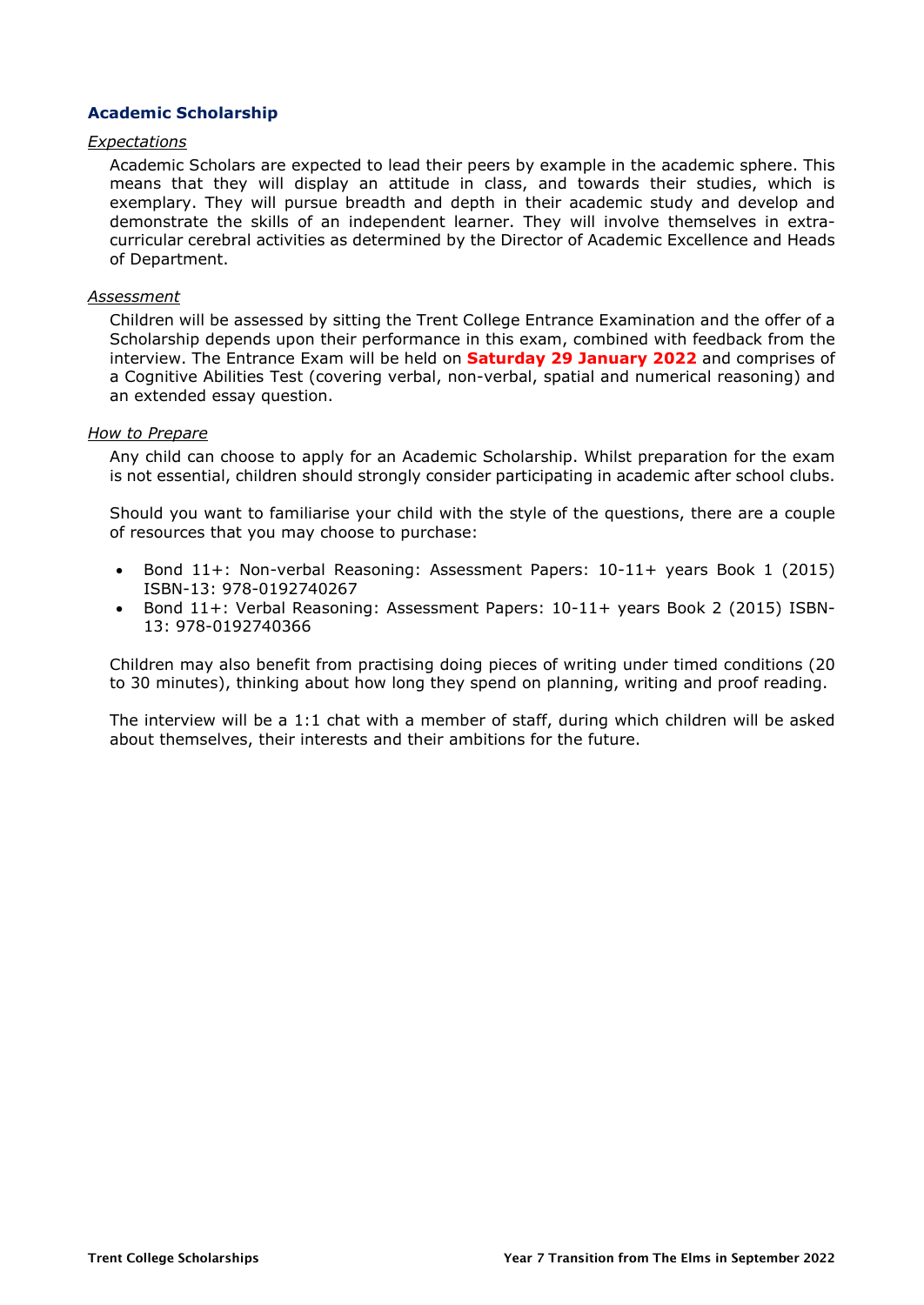## **Art Scholarship**

### *Expectations*

Our Art Scholars are highly valued and are the best possible example of talent and hard work, helping to motivate others, both inside and outside of Art lessons. They really set the standard, working to a consistently high level, but also demonstrating enthusiasm about their work. Scholars are expected to continue with Art as an academic subject up to GCSE level, and then to A-Level if they maintain their Scholarship into Sixth Form.

#### *Assessment*

The scholarship assessment test will be at **4:00pm on Wednesday 12 January 2022**. Candidates will need to **submit their portfolio for review by 07 January 2022**, and on the day of the assessment will carry out a **45 minute drawing test**, the subject of which they will not know beforehand.

Scholarship candidates need to **collate examples of their artwork in a portfolio** that includes examples showing the level of their drawing skill and demonstrating their ability to **depict accurate shapes and their ability to shade, showing light and dark**. Specifically, pupils are asked to include in their portfolio a series of drawings, which will lead to a test piece to be undertaken on the day of scholarship assessment. Pupils must **produce a series of five observational drawings in 2B pencil**, approximately 13 x 13 cm - a scale which allows detail, but without being overly large. The five drawings must be of the following:

- an apple
- a group of mushrooms
- an insect
- a knotted piece of plain fabric (a close up section)
- a group of sweets.

The **portfolio can also contain any other examples** of work that shows off their talent such as paintings, textile, glass, sculpture, collage, clay etc. It can contain recent school work but must also demonstrate their enthusiasm in the subject, and examples of work undertaken outside of school, preferably avoiding cartoon work.

#### *How to Prepare*

It is important that children take time to develop their portfolio and think carefully about what to include. The key to the portfolio is to be selective; the work must show the quality of the child's technical skill - only including work that best shows their ability. Children should look for inspiration from a variety of sources, and try to show their work developing and evolving as they practise their skills. Focus on the key assessment criteria listed above, "ability to depict accurate shapes and to shade, showing light and dark".

Children applying for a Scholarship can also speak to Miss Rigley, Head of Art at The Elms, for inspiration and guidance.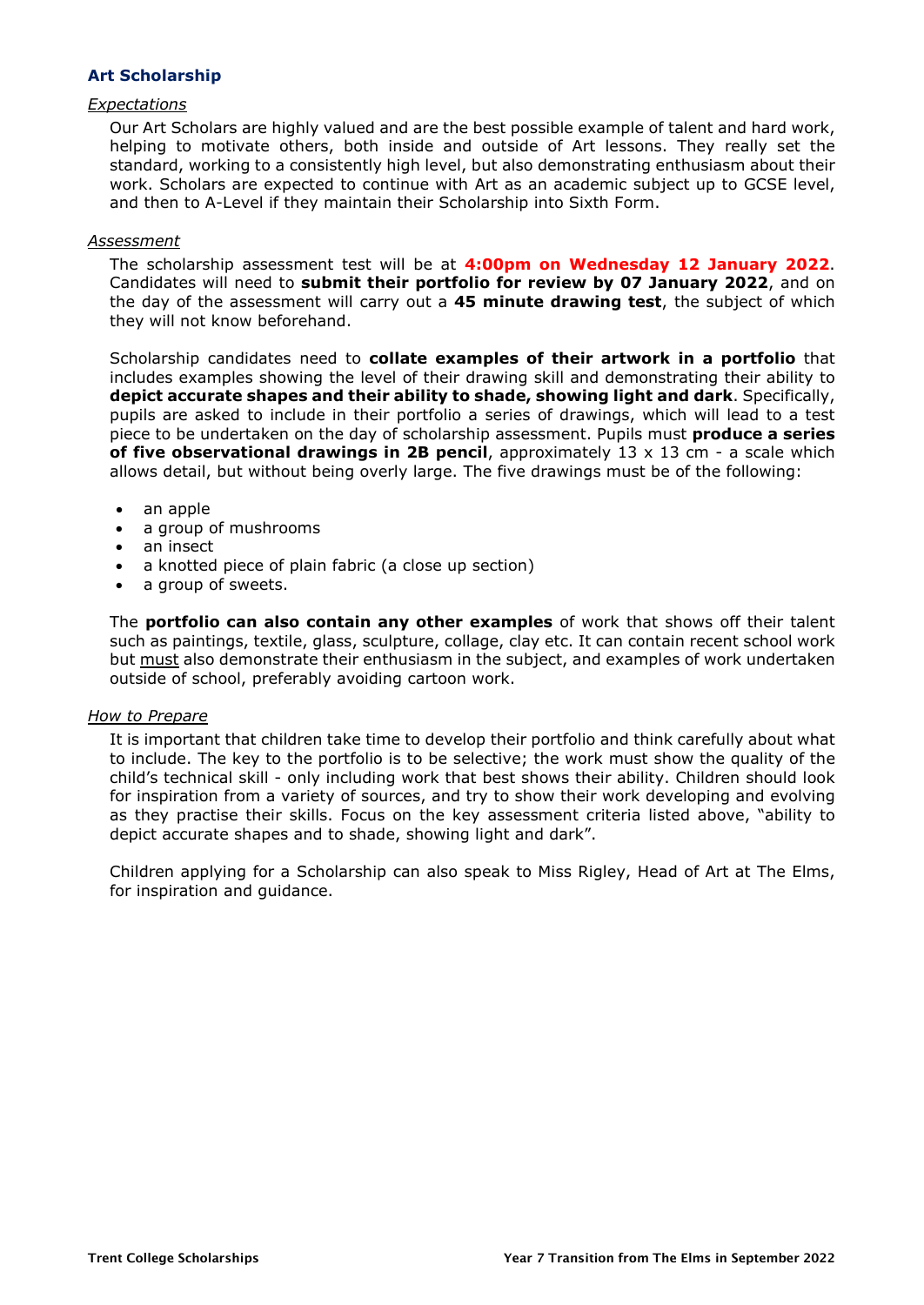## **Drama Scholarship**

#### *Expectations*

Drama Scholars are ambassadors for the department. As such, we expect our Scholars to lead by example and eventually inspire and motivate others. We expect our Drama Scholars to achieve high grades in curriculum Drama and to participate in a range of productions through performance, design, or as a technician or stage manager. They are expected to continue with Drama as an academic subject up to at least GCSE level. Drama Scholars are enthusiastic and demonstrate a commitment to working in a team and developing their skills. We would expect Scholars to audition for recognised local drama groups such as Talent 1st or TV Workshop. In addition, Drama Scholars are expected to take part in projects and productions that are specifically chosen for them.

#### *Assessment*

The assessment will take place in the form of a **one and a half hour group workshop** at **2:15pm on Thursday 13 January 2022.** Candidates will take part in workshop activities, and will deliver a pre-prepared monologue.

The exact activities included in the workshop will not be published in advance, although pupils should expect to be assessed on areas such as working in a group context, performance confidence and ability to develop an idea. Candidates must **prepare and deliver a monologue lasting no more than 2 minutes**.

Candidates will also be asked to complete a **short questionnaire**, outlining their performance background, drama-related ambitions and giving the opportunity to tell us about their experience. This must be submitted by **Friday 07 January 2022**.

Although it is not a pre-requisite, pupils may also submit any relevant accredited certification (for example LAMDA), teacher recommendations or other information to demonstrate previous experience in Drama.

#### *How to Prepare*

Preparation for the workshop itself is not essential. Children should be relaxed, enthusiastic and ready to get fully involved with all the activities.

The monologue will be performed to the whole group, so practise in front of family and friends is helpful. If children require help in selecting an appropriate piece, please contact Director of Drama, Mrs Donnaleigh Ward, for advice: [donnaleigh.ward@trentcollege.net](mailto:donnaleigh.ward@trentcollege.net)

Take a little time to go through the questionnaire and help your child compile their answers. If children want to bring relevant accredited certification, it should be presented in a folder, with the questionnaire in the front. This must be submitted in advance.

Children can also speak to Mr Mundy, Head of Dance & Drama at The Elms, for inspiration and guidance.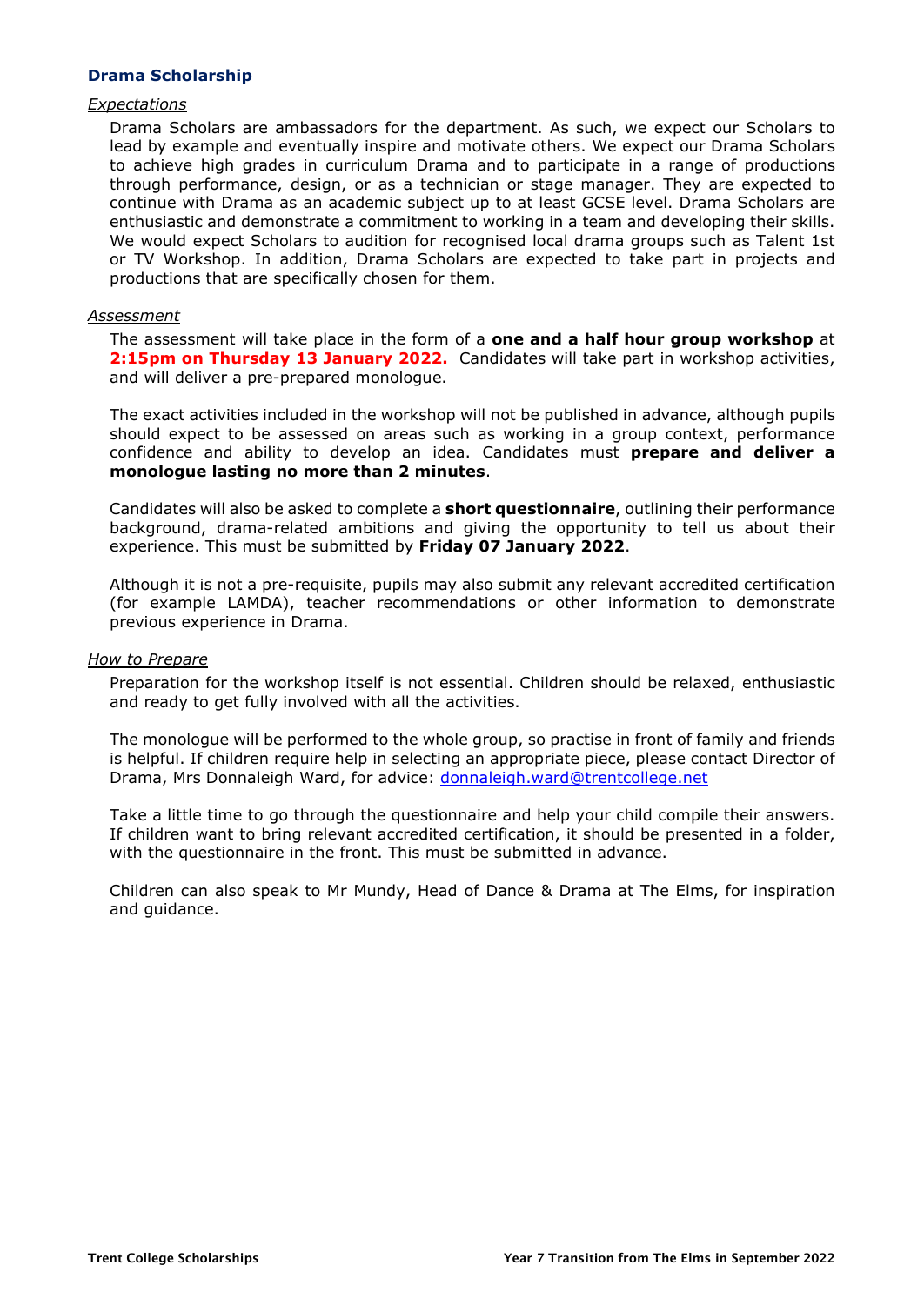## **Music / Choral Scholarship**

#### *Expectations*

Music is a key part of life at Trent College and Scholars are expected to make a strong contribution by leading others by example and playing in such ensembles and performances as the Music Department feels appropriate. Music (not Choral) Scholars are expected to continue with Music as an academic subject up to at least GCSE level, recognising Music as a point of difference in enhancing their academic ambitions. Scholars are expected to study and make progress on their main instrument for the duration of their time at the School.

#### *Assessment*

For the assessment candidates should **play or sing two contrasting pieces**. They may offer one or more instruments of their choice and will be given **sight-reading and aural tests**. Accurate and expressive performances are expected. Pupils must select music that is **at least of Grade 4 standard on the main instrument or voice**. If a candidate chooses a piece of music that requires accompaniment, they must bring copies of the music for the School accompanist. Finally, candidates will be asked to talk about their musical experience and ambitions.

Candidates will also be asked to complete a **short questionnaire**, outlining their musical background and ambitions and giving the opportunity to tell us about their experience. This must be submitted by **Friday 14 January 2022**.

All candidates will be called for individual audition times between **2:00pm and 4:30pm on Thursday 20 January 2022**. There will be time available for a warm up in advance.

## *How to Prepare*

Practise for the audition is essential. Children should choose something they enjoy playing or singing, and become deeply familiar with the piece. They should be able to explain what specifically they like about it.

If your child would like help in selecting an appropriate piece of Grade 4 music, please contact Director of Music, Mr Chris Foster for advice: [christopher.foster@trentcollege.net](mailto:christopher.foster@trentcollege.net)

Take a little time to go through the questionnaire and help your child compile their answers. This must be submitted in advance.

Children should also speak to their instrumental teacher, or to Miss Pattison, Director of Music at The Elms, for inspiration and guidance.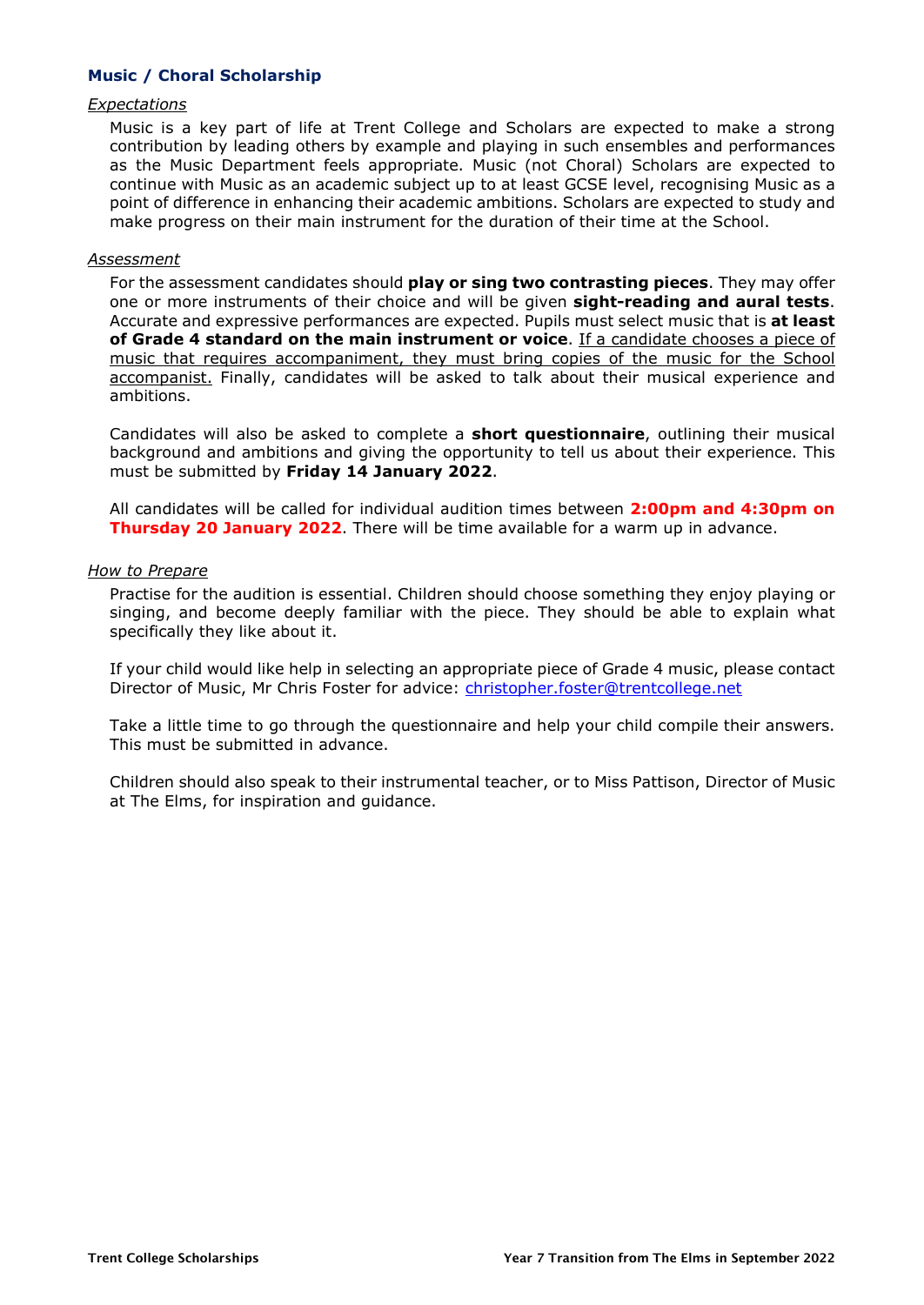## **Sport Scholarship**

#### *Expectations*

Sports Scholars are expected to lead by example, showing commitment to the Department and the School through the PE programme, curricular sport and extra-curricular fixtures and sporting activity programmes. They are ambassadors for the school and exhibit the characteristics and actions recognised within the departmental values of Leadership, Honesty, Effort, Humility, Pride and Team Work.

#### *Assessment*

Sports Scholarships are only awarded to children who reach the desired level of performance in our Performance Sports; namely Rugby, Hockey, Tennis and Cricket for Boys; and Hockey, Netball, Cricket and Tennis for Girls. We appreciate that children may be heavily committed to other sports and this is to be actively encouraged, but for an application for a Sports Scholarship, children must **excel in at least two of our performance sports**, and be a competent performer in the third. They would be expected to represent the school in at least three sports for the duration of time as a sports scholar.

The Sports Department is looking for pupils who will stand out in a year group for their performance. In Hockey, Tennis and Cricket, there is already a 'performance pathway' and children *may* be representing a County in one or more of these sports. This is a good indicator of current level of performance, and one that the school would *like* to see in a potential scholar.

In Netball and Rugby there is no pathway at this age and determining performance levels is more problematic. Clearly, School and Club representation demonstrate commitment towards a sport and a certain level of playing experience, which will be taken into account. The selection process strongly considers the potential of a child and in particular, their all-round athletic potential. We highly value applicants who listen and who want to learn, through applying what they are told. 'Coachability', is therefore also a very important quality.

Scholarship assessments for Sport will take place at **9:00am on Wednesday 19 January 2022**. Candidates will undertake a **fitness test** and will participate in **game activities** in all three performance sports. Children will also be asked to complete a **short questionnaire**, outlining their sporting background and ambitions and giving the opportunity to tell us about their experience. This must be submitted by **Friday 14 January 2022**.

## *How to Prepare*

Children need to arrive prepared to listen carefully, try their best, play as part of a team and apply any coaching direction they are given. Details will be given in advance about what to wear and what to bring.

Take a little time to go through the questionnaire and help your child compile their answers. This must be submitted in advance.

Children can also speak to Mrs Penty, Head of Sport at The Elms, for inspiration and guidance.